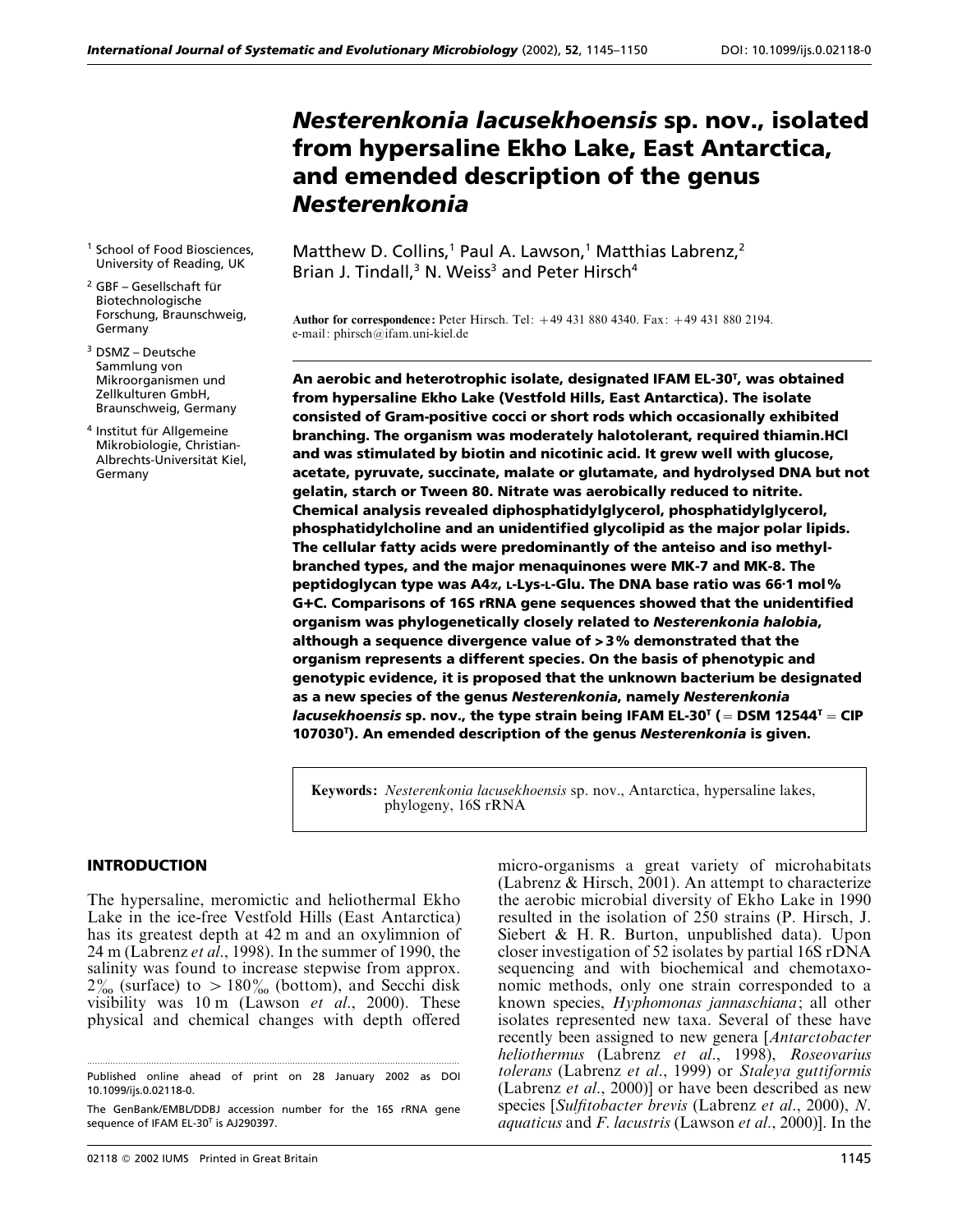present study, we report the characteristics of another new Gram-positive species which was obtained from a 23 m water sample of Ekho Lake.

## **METHODS**

**Culturing techniques and tests.** Water sampling, enrichments, growth and microscopic studies were as described previously (Labrenz *et al*., 1998). All biochemical tests were performed in triplicate. Oxidase, peroxidase and catalase activities, as well as sulfide or acetoin production, were determined according to the procedures described by Labrenz & Hirsch (2001). Temperature, artificial sea water, NaCl and pH-tolerance ranges for growth were studied as previously described by Labrenz *et al*. (1998). Tests for oxygen requirements, nitrate reduction, gelatin liquefaction and the hydrolysis of DNA and starch were carried out according to Labrenz *et al*. (1998) and Labrenz & Hirsch (2001). The aerobic dissimilation of carbon compounds was investigated by employing concentrations of  $0.2\%$  (w/v) or by using the Biolog and API 50CH systems (Labrenz *et al*., 2000). Vitamin requirements were identified using three serial transfers as described previously (Labrenz *et al*., 1998). Antibiotic sensitivity was tested on agar plates with bioDiscs (bioMérieux) and the results recorded after 4 days.

**Lipid analyses.** The analysis of fatty acid methyl esters was performed by GC after acid hydrolysis of ester- and amidelinked fatty acids (Labrenz *et al*., 1998). Respiratory lipoquinones and polar lipids were extracted and analysed as described by Tindall (1990a, b).

**Cell-wall analyses and determination of DNA base composition.** Purified cell-wall preparations were made, and cellwall hydrolysates analysed, according to Schleifer & Kandler (1972) with the modifications described by Willems *et al*. (1997). The  $G + C$  content of DNAs were determined by using HPLC after digestion of DNAs with P1 nuclease and alkaline phosphatase (Mesbah *et al*., 1989).

**16S rRNA gene sequence analysis.** 16S rRNA gene fragments were generated by using a PCR, as described by Hutson *et al*. (1993). An almost complete fragment of the 16S rRNA gene was amplified from DNA by using a PCR with universal primers pA (positions 8–28, *Escherichia coli* numbering) and pH\* (positions 1542–1522). The amplified product was purified with a PCR purification kit (Qiagen) and sequenced directly using primers to conserved regions of the rRNA. Sequencing occurred with an Applied Biosystems' PRISM *Taq* DyeDeoxy Terminator Cycle Sequencing kit and model 373A automatic DNA sequencer. The closest relatives of strain EL-30T were determined by performing EMBLdatabase searches with the the  $FASTA$  program (Pearson  $\&$ Lipman, 1988). The sequences were aligned with the newly developed sequences by using the PILEUP program (Devereux *et al*., 1984). The RNA alignment was corrected manually and the (approximately) 100 highly variable bases of the 5<sup>'</sup> end omitted. Percentage sequence similarities were corrected for substitution rates according to Jukes & Cantor (1969). A phylogenetic tree was constructed according to the neighbour-joining method (Saitou & Nei, 1987) with the NEIGHBOR program. For this purpose, the following additional taxa were included: *Nesterenkonia halobia* (X80747), *Kocuria kristinae* (X80749), *Rothia nasimurinum* (AJ131121), *Rothia dentocariosa* I (M59055), *Rothia mucilaginosa* (X87758), *Kocuria palustris* (Y16263), *Kocuria varians* (X87754), *Kocuria rhizophila* (Y16264), *Kocuria rosea* (X87756), *Arthrobacter atrocyaneus* (X80746), *Arthrobacter cumminsii* (X93354), and, as the outgroup, *Reni*-

*bacterium salmoninarum* (X51601). The stability of the groupings was estimated by bootstrap analyses (500 replications) using the programs of the PHYLIP package (Felsenstein, 1989). In addition, a parsimony analysis was performed with the same dataset (Felsenstein, 1989).

## **RESULTS AND DISCUSSION**

#### **Isolation, morphology and growth**

Strain IFAM  $EL-30<sup>T</sup>$  was isolated in January 1990 from a 23 m water sample of Ekho Lake. The sample had a salinity of 140 $\frac{9}{200}$ , a temperature of 15 $\cdot$ 4 °C and a pH of 6.9. The isolate consisted of Gram-positive, short rods which showed occasional branching (Fig. 1, top); older cultures consisted largely of cocci (Fig. 1, bottom). Cells were non-motile and did not contain poly-β-hydroxybutyrate storage granules. Agar colonies were bright yellow and grew optimally in medium PYGV (Staley, 1968) at  $27-33.5$  °C, at pH 8.6 and in the presence of  $6-8\%$  NaCl (or  $50-90\%$  artificial sea water, respectively). Thiamin.HCl was required, and biotin as well as nicotinic acid stimulated growth. The pH-tolerance range for growth was  $7.5-9.5$ . The cells were sensitive to chloramphenicol, penicillin G or streptomycin and resistant to tetracycline or polymyxin B.



**Fig. 1.** Phase-contrast light micrographs showing the morphology of *Nesterenkonia lacusekhoensis* IFAM EL-30T. (top) Young cell aggregate showing branching. (bottom) Irregular cocci or short rods of an older culture. Bars, 10 µm.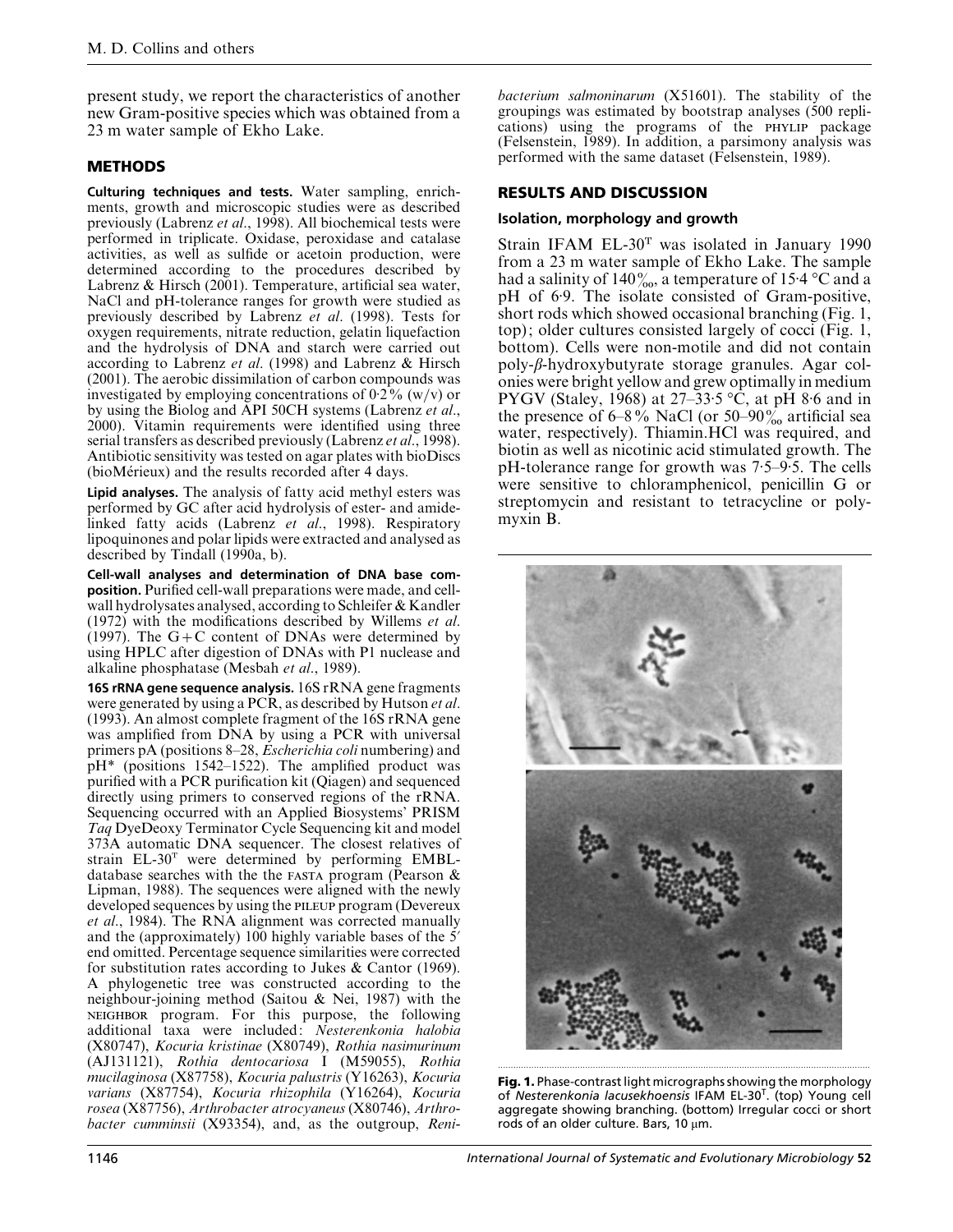

**Fig. 2.** Dendrogram showing phylogenetic relationships of isolate *Nesterenkonia lacusekhoensis* IFAM EL-30<sup>T</sup> with respect to *Nesterenkonia halobia* and other closely related bacteria. The tree was constructed using the neighbour-joining method, and bootstrap values are expressed as percentages of 500 replications (only those values above 90% are shown).

## **Enzymic activities**

The cells formed sulfide aerobically (weakly) and produced acid from glucose. Indole was not produced and the Voges–Proskauer test result was negative. There was active catalase, but test results for cytochrome oxidase and peroxidase reactions were negative. Nitrate was not reduced anaerobically. DNA was actively hydrolysed, but Tween-80, gelatin, starch and alginate were not.

## **Carbon metabolism**

Strain IFAM EL-30<sup>T</sup> grew well with 0.2% (w/v) glucose, acetate, pyruvate, succinate, malate or glutamate. Weak growth was observed on citrate and on butyrate. Neither methanol nor methanesulfonic acid supported growth of this isolate. Metabolism of the following carbon sources occurred in the Biolog GP-System: acetate, propionate, pyruvate, 2'deoxyadenosine, α-D-glucose, D-fructose, D-mannose, maltose, maltotriose, turanose, p-ribose, sucrose, pmannitol, p-arabitol and dextrin. With the API 50CH System, the following carbon compounds were also metabolized: saccharose, trehalose and glycerol (weakly).

## **Chemotaxonomy**

The isolate contained three phospholipids: diphosphatidylglycerol, phosphatidylglycerol and phosphatidylcholine. In addition, TLC revealed an unidentified glycolipid. The long-chain cellular fatty acids consisted of the following  $(\%):$  i-14:0  $(1\cdot1), 14:0$   $(1\cdot0),$  i-15:1  $(1·0)$ , i-15: 0  $(7·2)$ , ai-15: 0  $(35·3)$ , 16: 1  $(2·1)$ , i-16: 0  $(15.9)$ , 16:0  $(4.3)$ , i-17:0  $(4.0)$  and ai-17:0  $(23.0)$ . Purified cell walls contained, besides muramic acid and glucosamine, the amino acids lysine, glutamic acid and alanine in a ratio of  $1:2:2$ . From the chromatogram of the partial hydrolysate, the peptidoglycan type  $A4\alpha$ , L-Lys-L-Glu was deduced. The DNA base ratio was determined as  $66·1$  mol%  $G + C$ .

## **16S rRNA gene sequence and phylogenetic analyses**

The 16S rRNA gene sequence of isolate IFAM EL-30<sup>T</sup> was determined by direct sequence analysis of PCRamplified products. The sequence determined consisted of 1428 bases, and sequence searches of the EMBL database revealed *Nesterenkonia halobia* as the nearest relative of the isolate  $(96.2\%$  similarity). A tree depicting the phylogenetic relationships of IFAM EL- $30<sup>T</sup>$  and its closest relatives is shown in Fig. 2. The isolate formed a distinct subline with *Nesterenkonia halobia* within the grouping of *Kocuria* and *Rothia* species. The association of the novel isolate with *Nesterenkonia halobia* was statistically significant and was supported by a bootstrap resampling value of 100%. All major groupings were confirmed using the parsimony program (data not shown). It is evident from the genotypic data that the isolate recovered from Ekho Lake represents a hitherto unknown species. Phylogenetically, the organism shows a significant association with *Nesterenkonia halobia* and clearly merits classification in the genus *Nesterenkonia*. A 16S rRNA gene sequence divergence of 3±8% to *Nesterenkonia halobia*, together with morphological, biochemical and chemical differences, unequivocally demonstrates that the novel isolate represents a distinct species. Therefore, on the basis of the findings presented, we propose the isolate be classified in the genus *Nesterenkonia*. Characteristics which distinguish *Nesterenkonia lacusekhoensis* from its nearest relatives are shown in Tables 1 and 2.

## **Emended description of the genus** *Nesterenkonia*

The description of the genus *Nesterenkonia* is as given by Stackebrandt *et al*. (1995) but with the following amendments: cells may consist of short rods sometimes showing branching, or of cocci. The peptidoglycan type is  $A4\alpha$ , L-Lys-Gly-L-Glu or L-Lys-L-Glu. Menaquinones are present, MK-7, MK-8 and MK-9 predominating. The  $G+C$  content of the DNA is  $66 - 72$  mol%.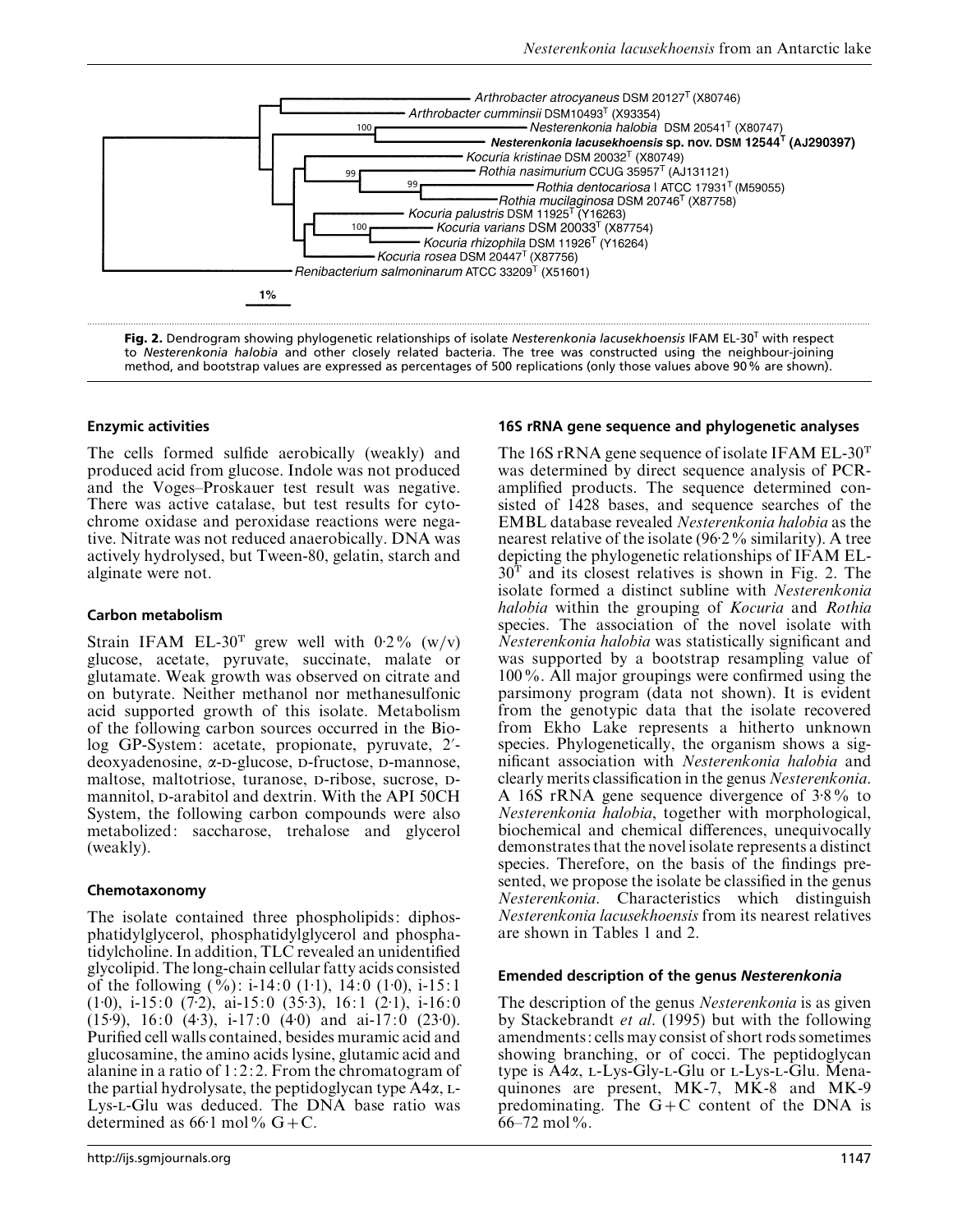M. D. Collins and others **Table 1.** Differential characteristics of isolate IFAM EL-30T and the following related Gram-positive species: *Nesterenkonia halobia*, *Rothia mucilaginosa*, *Rothia dentocariosa*, *Rothia nasimurium*, *Kocuria kristinae*, *Kocuria varians*, *Kocuria rhizophila*, *Kocuria palustris* and *Kocuria rosea* ......................................................................................................................................................................................................................................................................................................................................................................................................................

All of these bacteria can occur as cocci that may be clustered together. Abbreviations: w, weak reaction; v, variable; S, sensitive; R, resistant; , not tested, or information lacking. References: 1, Stackebrandt *et al*. (1995); 2, Onishi & Kamekura (1972); 3, Bergan & Kocur (1982); 4, Collins *et al*. (2000); 5, Georg & Brown (1967); 6, Schumann *et al.* (1999); 7, Collins & Jones (1980); 8, Kovács *et al.* (1999); 9, Kloos *et al.* (1974); 10, Georg (1974).

| Characteristic                 | IFAM EL- $30T$                                                  | N. halobia                           | R. mucilaginosa                      | R. dentocariosa                      | R. nasimurium              | K. kristinae                         | K. varians                           | K. rhizophila                   | K. palustris             | K. rosea                           |
|--------------------------------|-----------------------------------------------------------------|--------------------------------------|--------------------------------------|--------------------------------------|----------------------------|--------------------------------------|--------------------------------------|---------------------------------|--------------------------|------------------------------------|
| Cocci or other morphology      | Short rods,<br>may be branched                                  | Pairs, tetrads                       | Pairs, tetrads                       | Rods, s.t.<br>sept. a. branch        | Cocci, s.t. ovoid          | Tetrads                              | Rarely single, tetrads               | Pairs or tetrads                | Pairs or tetrads         | Pairs or tetrads                   |
| Cell size $(\mu m)$            | $0.8 - 0.9 \times 1 - 1.3$                                      | $0.8 - 1.5$                          | $0.9 - 1.3$                          | $1.0 - 5.0^{10}$                     | $_{\rm NT}$                | $0.7 - 1.1$                          | $0.9 - 1.5$                          | $1.0 - 1.5(2.0)$                | $1.0 - 1.5(2.0)$         | $1.0 - 1.5$                        |
| Colony pigment                 | Bright yellow                                                   | Colourless                           | Whitish                              | Creamy white                         | Colourless                 | Pale cream, pale orange              | Yellow                               | Yellow                          | Pale yellow              | Pink or red                        |
| Oxygen requirement             | Aerobic                                                         | Aerobic                              | Facultatively<br>anaerobic           | Aerobic/microaerophilic              | Facultatively<br>anaerobic | Facultatively<br>anaerobic           | Aerobic                              | Aerobic                         | Aerobic                  | Aerobic                            |
| Sulfide formed                 | W                                                               | $\qquad \qquad =$                    | $\overline{\phantom{m}}$             | $+$                                  | $_{\rm NT}$                | $\overline{\phantom{a}}$             | $\overline{\phantom{a}}$             | W                               | W                        | $\overline{\phantom{a}}$           |
| Temp. optimum $(^{\circ}C)$    | $27 - 33.5$                                                     | NT                                   | $30 - 37$                            | $35 - 37$                            | 37                         | $25 - 37$                            | $22 - 37$                            | 28                              | 28                       | $25 - 37$                          |
| NaCl tolerance $(\% )$         | $0$ to $> 15$                                                   | 5.0 to $> 23$                        | < 5.0                                | $_{\rm NT}$                          | $_{\rm NT}$                | $0$ to $< 15$                        | < 10                                 | >15                             | < 7                      | < 7.5                              |
| pH tolerance                   | $7.5 - 9.5$                                                     | $< 6.0 - 10.0$                       | $_{\rm NT}$                          | $5.4 - 8.8$                          | $_{\rm NT}$                | NT                                   | NT                                   | $>4.5-8.0$                      | $>4.5-8.0$               | $_{\rm NT}$                        |
| Nitrate reduced anaerobically  | $\qquad \qquad -$                                               | $\overline{\phantom{a}}$             | $^{+}$                               | $+$                                  | $^{+}$                     |                                      | $+/-$                                | $\hspace{0.1mm}-\hspace{0.1mm}$ | $^{+}$                   | $^{+}$                             |
| Gelatin liquefied              | $\qquad \qquad -$                                               |                                      | $+$                                  | $+/-$                                | $_{\rm NT}$                | $-\sqrt{w}$                          | $+$ /v                               | $+$                             | $\overline{\phantom{a}}$ | -                                  |
| Citrate utilized               | W                                                               |                                      | -                                    | $_{\rm NT}$                          | $_{\rm NT}$                |                                      | $+$                                  | $+$                             |                          | $-\sqrt{V}$                        |
| Quinones $(\% )$               |                                                                 |                                      |                                      |                                      |                            |                                      |                                      |                                 |                          |                                    |
| $MK-7$                         | 60                                                              | < 10                                 | > 50                                 | > 50                                 | $_{\rm NT}$                | $\overline{\phantom{a}}$             |                                      |                                 |                          |                                    |
| $MK-8$                         | 40                                                              | > 50                                 | $<10$                                | $<10$                                | $_{\rm NT}$                |                                      |                                      |                                 |                          |                                    |
| $MK-7$ (H)                     | <b>Service</b>                                                  | $\qquad \qquad =$                    |                                      | $\sim$                               | $_{\rm NT}$                | > 50                                 | > 50                                 | 51                              | 87                       | < 10                               |
| $MK-8$ $(H2)$                  |                                                                 |                                      |                                      | $\overline{\phantom{a}}$             | $_{\rm NT}$                | >10                                  | < 10                                 | 39                              | $\mathcal{D}$            | > 50                               |
| Cell wall: interpeptide bridge | L-Lys-L-Glu                                                     | L-Lys-Gly-L-Glu                      | L-Lys-L-Ala                          | L-Lys-L-Ala                          | $_{\rm NT}$                | L-Lys-L-Ala 3-4                      | L-Lys-L-Ala 3-4                      | L-Lys-Ala 3                     | L-Lys-Ala 3              | L-Lys-L-Ala 3-4                    |
| $G + C$ content (mol%)         | $66-1$                                                          | 71.5                                 | 59                                   | 65.4–69.7 $(T_m)$                    | 56                         | 67 $(T_m)$                           | 66–72 $(T_m)$                        | 69.4                            | 69.6                     | 66–75 $(T_m)$                      |
| Major fatty acids              | ai-15:0, i-16:0, ai-17:0                                        | ai-15:0: ai-17:0                     | ai-15:0. $i-16:0$                    | ai-15:0, i-16:0, ai-17:0             | $ai-15:0$                  | ai-15:0; i-16:0                      | $ai-15:0$                            | ai-15:0, ai-17:0                | ai-15:0, ai-17:0         | $ai-15:0$                          |
| Utilization of:                |                                                                 |                                      |                                      |                                      |                            |                                      |                                      |                                 |                          |                                    |
| D-Fructose                     | $^{+}$                                                          | NT                                   |                                      | $_{\rm NT}$                          | $_{\rm NT}$                |                                      |                                      | $^{+}$                          |                          |                                    |
| D-Mannose                      | $^{+}$                                                          | $\qquad \qquad =$                    |                                      | $_{\rm NT}$                          | NT                         | $+$                                  | $-$ /+                               | $+$                             |                          |                                    |
| Trehalose                      |                                                                 | $\overline{\phantom{a}}$             |                                      |                                      |                            |                                      |                                      |                                 |                          |                                    |
| Origin                         | Ekho Lake, 23 m                                                 | Unrefined<br>solar salt              | Human mouth<br>and respiratory tract | Human oral cavity                    | Healthy mouse<br>(nose)    | Human skin                           | Mammalian skin,<br>soil, water       | Typha rhizosphere               | Typha rhizosphere        | Soil, water                        |
| Type strain                    | <b>DSM</b> 12544 <sup>T</sup><br>$(=$ CIP 107030 <sup>T</sup> ) | <b>DSM 20541</b><br>$(= ATCC 21727)$ | <b>DSM 20746</b><br>$(= ATCC 25296)$ | <b>DSM 46363</b><br>$(= ATCC 17931)$ | <b>CCUG 35957</b>          | <b>DSM 20032</b><br>$(= ATCC 27570)$ | <b>DSM 20033</b><br>$(= ATCC 15306)$ | <b>DSM</b> 11926                | <b>DSM</b> 11925         | <b>DSM 20447</b><br>$(= ATCC 186)$ |
| References                     |                                                                 | 1, 2, 7                              | 1, 3, 4                              | 1, 3, 4, 5, 10                       | 4                          | 1, 8, 9                              | 1, 8                                 | 8                               | 8                        | 1, 6                               |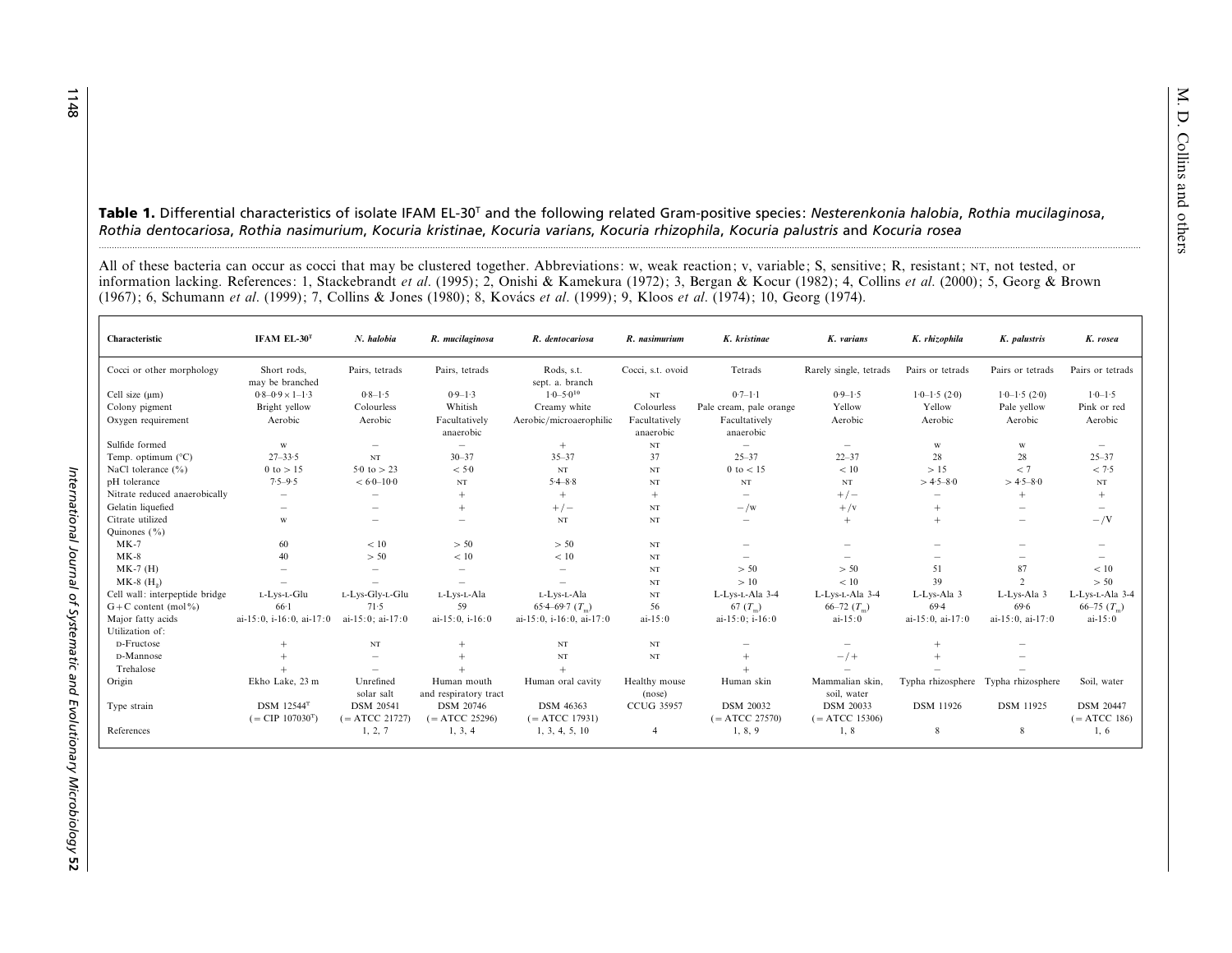## **Table 2.** Differential characteristics of *Nesterenkonia lacusekhoensis* IFAM EL-30T and comparison with *Nesterenkonia halobia* DSM-20541T

.....................................................................................................................................................................................................................................

#### , Weak reaction.

| Characteristic                       | IFAM EL-30T                                      | N. halobia                   |  |  |
|--------------------------------------|--------------------------------------------------|------------------------------|--|--|
| Morphology                           | Short rods, occasionally<br>branching, and cocci | Cocci in pairs or<br>tetrads |  |  |
| Colony pigmentation                  | Bright yellow                                    | Colourless                   |  |  |
| Temp. range for growth $(^{\circ}C)$ | $8.5 \text{ to } > 42$                           | $20 - 40$                    |  |  |
| NaCl tolerance for growth $(\% )$    | 0 to $> 15$                                      | $5.0 \text{ to } > 23$       |  |  |
| Nicotinic acid stimulation           | $+$                                              |                              |  |  |
| Starch hydrolysis                    |                                                  | $^{+}$                       |  |  |
| Sulfide formation                    | W                                                |                              |  |  |
| Acetoin formation                    |                                                  | $+$                          |  |  |
| Oxidase activity                     |                                                  | $+$                          |  |  |
| Phospholipids                        |                                                  |                              |  |  |
| Phosphatidylcholine                  | $^{+}$                                           |                              |  |  |
| Phosphatidylinositol                 |                                                  | $^{+}$                       |  |  |
| Menaquinones $(\frac{0}{0})$ :       |                                                  |                              |  |  |
| $MK-6$                               |                                                  | $^{+}$                       |  |  |
| $MK-7$                               | 60                                               | < 10                         |  |  |
| $MK-8$                               | 40                                               | > 50                         |  |  |
| $MK-9$                               |                                                  | >10                          |  |  |
| Cell wall: interpeptide bridge       | L-Lys-L-Glu                                      | L-Lys-Gly-L-Glu              |  |  |
| Major fatty acids $(\%):$            |                                                  |                              |  |  |
| $i - 15:0$                           | 7.2                                              | 3.9                          |  |  |
| $ai-15:0$                            | 35.3                                             | 650                          |  |  |
| $i - 16:0$                           | 15.9                                             | 6.3                          |  |  |
| $ai-17:0$                            | 23.0                                             | 22.6                         |  |  |
| Utilization of trehalose             | $^{+}$                                           |                              |  |  |
| Citrate utilization                  | W                                                |                              |  |  |
| Acid from:                           |                                                  |                              |  |  |
| Mannitol                             |                                                  | $^+$                         |  |  |
| Xylose                               |                                                  | $^{+}$                       |  |  |
| Lactose                              |                                                  | $^+$                         |  |  |
| Trehalose                            | $\hspace{0.1mm} +$                               |                              |  |  |
| Galactose                            |                                                  | W                            |  |  |
| DNA $G+C$ content (mol%)             | $66-1$                                           | 71.5                         |  |  |

# **Description of** *Nesterenkonia lacusekhoensis* **sp. nov.**

*Nesterenkonia lacusekhoensis* (la.cus.ek.ho.en'sis N.L. fem. adj. *lacusekhoensis* 'of Ekho Lake', the lake in Antarctica from which the organism was isolated).

Cells consist of short rods with a mean size of  $0.8 \times 1.2 \mu m$ ; sometimes branching is observed. In older cultures, cocci predominate. Cells are non-motile and do not contain poly-β-hydroxybutyrate granules. Colonies show a bright yellow pigmentation. Thiamin.HCl is required, and nicotinic acid and biotin stimulate growth. The optimal temperature for growth is  $27-33.5$  °C, and the optimal pH is 8.6. DNA is hydrolysed, but Tween 80, starch and alginate are not. Cells form sulfide but not indole. Methyl-red-negative and Voges–Proskauer-negative. Nitrate is not reduced anaerobically. Metabolizes sugars, sugar alcohols and some organic acids. Respiratory quinones are present

with MK-7 (60%) and MK-8 (40%) predominating. The major fatty acids are ai-15:0, ai-17:0 and i-16:0. The peptidoglycan type is  $A4\alpha$ , L-Lys-L-Glu. The  $G+C$  content of the DNA is 66.1 mol%. Habitat: hypersaline, heliothermal and meromictic Ekho Lake  $(23 \text{ m})$  in East Antarctica. Type strain: IFAM EL-30<sup>T</sup> ( DSM  $12544^T$  = CIP 107030<sup>T</sup>). The EMBL accession number for the 16S rRNA gene sequence of the type strain is AJ290397.

# **ACKNOWLEDGEMENTS**

Skilful technical assistance was rendered by B. Hoffmann, M. Beese, R. Emcke and D. Gade, and the Antarctic field work was assisted by J. Siebert. The Australian Antarctic Division (Kingston, Tasmania) supported two summer expeditions to the Vestfold Hills; we are especially grateful to H. R. Burton for his practical help and hospitality. T. A. McMeekin of the University of Tasmania/Hobart helped